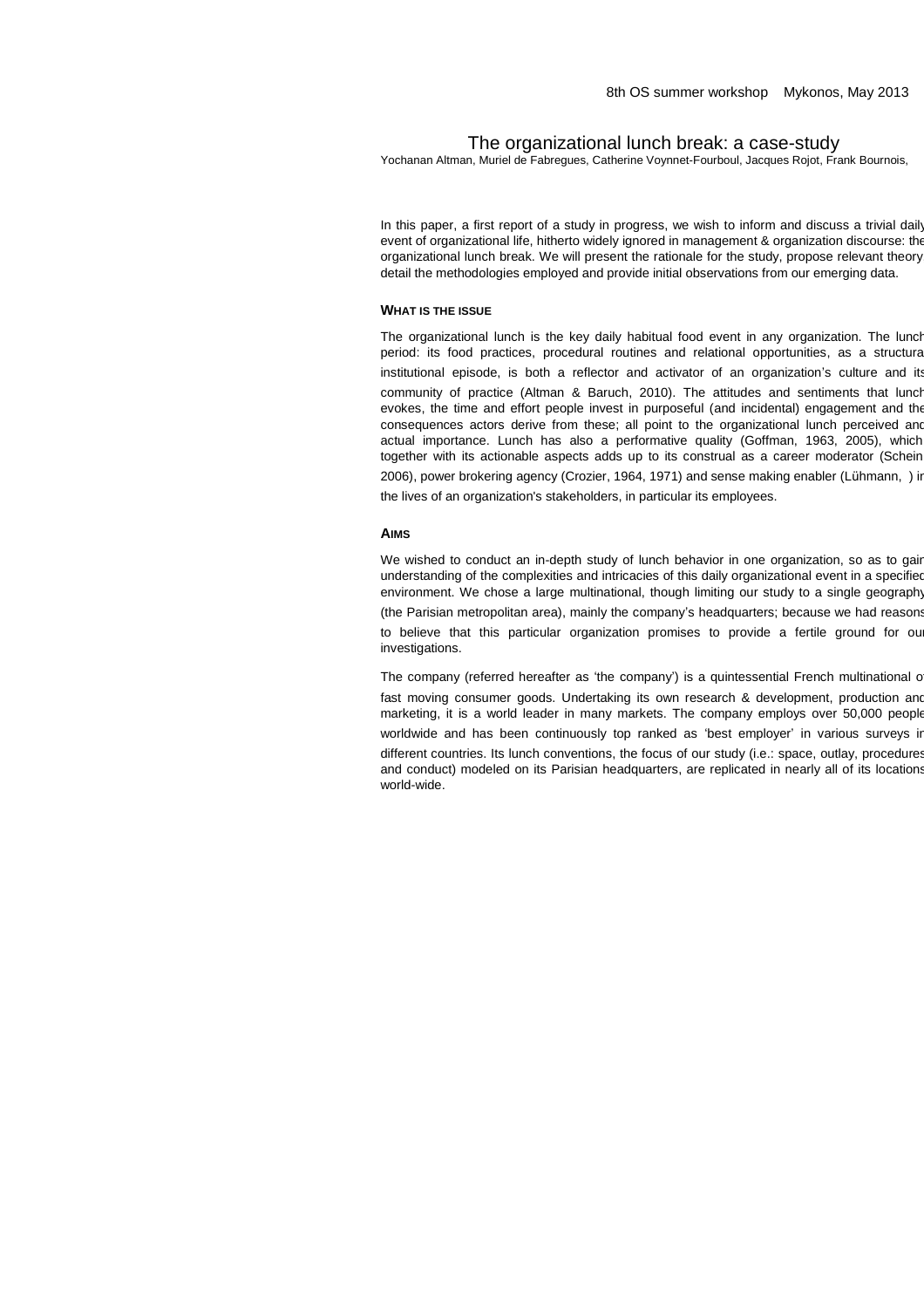We were made aware of the company's lunch conventions through anecdotal evidence from people working in and with the company. For example, inter-company lunch appointments at the company's in-house canteen (see following) constitute an important part of executives' everyday

routines, with one's diary sometimes filled with three months length of lunch appointments. Or the common, habitual, daily communication texted or posed among company employees: 'let's make lunch?' ['make' rather than 'have']. Or, one's discomfort about not having a partner for

lunch and being seen lunching alone (a designated one-seat row of tables at the company's

canteen became known as 'the wall of shame'). And indeed the emphasis placed on a swift integration into the lunch routine, as evidenced by both newcomers to the company as well as by their concerned induction mentors.

# **THEORY**

Appropriately for an exploratory study, our theoretical positioning and subsequent data gathering and analysis are premised on three theories of increasing complexity and detail. They offer alternative theoretical frameworks and should help us in explicating the lunch phenomenon in its organizational context. First, with recourse to Edgar Schein's *career anchors*

conceptualization; second, by reference to Michel Crozier's *strategic analysis theory* and finally

through application of Niklas Lühmann's *social systems theory*.

Schein's introspective examination of one's self-concept, reflecting their basic values, motives and needs with regards to their career orientation, typically yields an emphasis on a caree strategy that enables "the one element in a person's self-concept that he or she will not give up even in the face of difficult choices" (Schein, 2006: 5). When attempting jobs that do not 'fee right' or do not work out, people often refer to 'being pulled back' to something that fits better hence the metaphor of *career anchor*. As a driver of behavior, the generalized self-concept is likely to manifest in enactment of a daily habitual routine that would tally with one's overal career orientation, such as lunch. Thus for example, we propose that a person with an **entrepreneurial** *career anchor* may conduct themselves differently over lunch - as expressed by their planning and expectations prior to lunch, and their behavior (interpersonal interactions performative conduct and possibly even food choice) during lunch, compared to someone with **life style** as their *career anchor*.

Crozier's position on power (Crozier, 1960; Crozier & Friedberg, 1973), which predates

Foucault's, puts power and power struggle at the centre stage of organizational life - its dynamo: driving relationships based on interdependency and the manipulation of uncertainty, with the sole purpose of bettering individual fortunes, often at the expense of others, through the development of appropriate strategies. Whereas Schein's model posits only individuals' strategies, Crozier's theory presents a matrix of actors interlocked in strategic 'power games', whereby everyone attempts to progress towards one's objectives, build up one's resources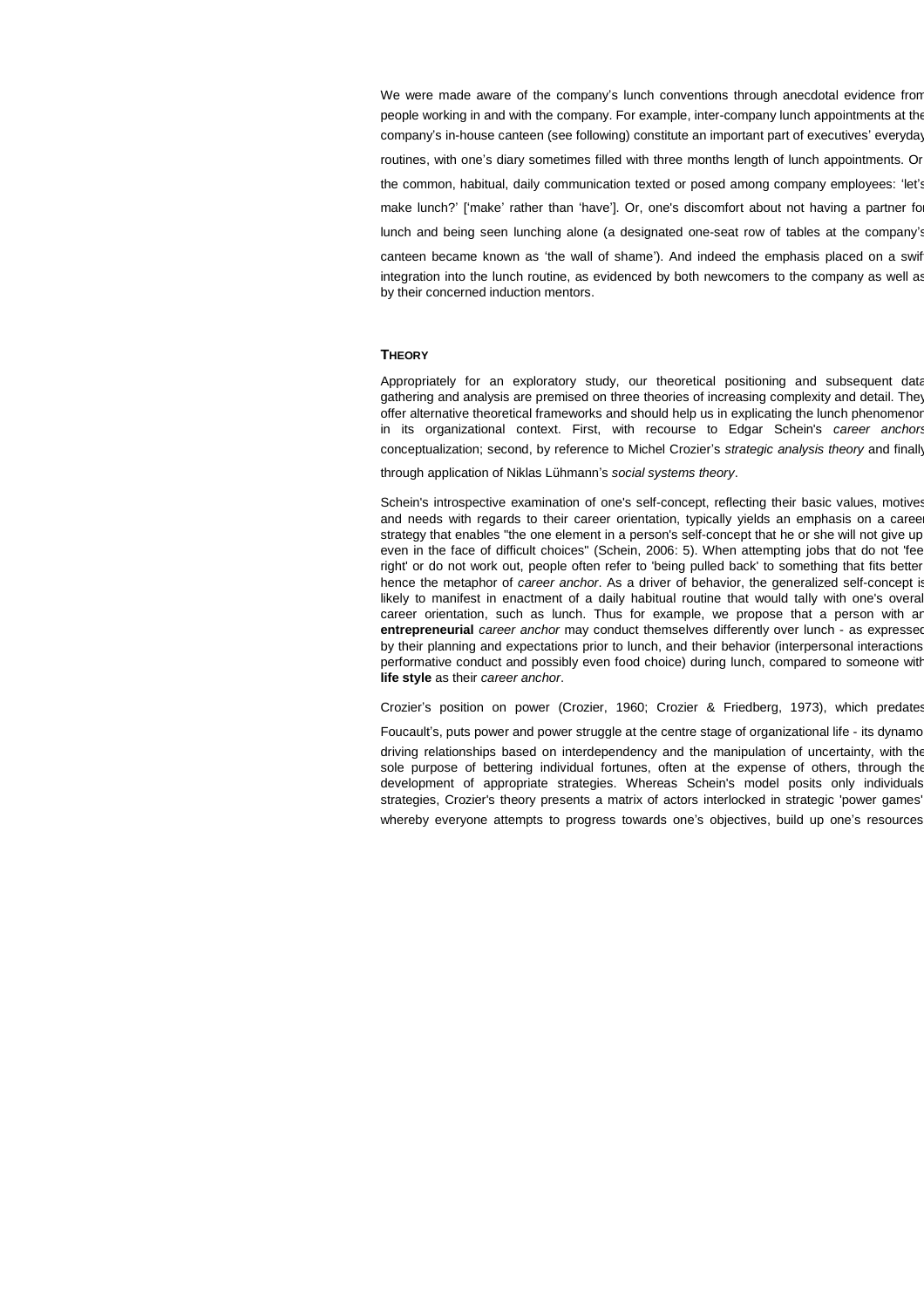master one's constraints, risk one's stakes with the highest probability of success. These zerosum games define an organization. Lunch, as a regular feature of organizational life becomes entangled in the power structure, and as a daily event it provides repeated opportunities to engage in power gaming. To unearth the logic of an organizational lunch provides therefore the student of organizations with the opportunity to unlock the workings of the organization itself. Thus for example, the degree to which one is included/excluded in lunch events may serve as a reflector (indicator) of one's success in progressing up the organization's echelons. Lunch defines winners and losers. The losers - those not invited for lunch or whose invitations are declined, are on their way out. The winners, whose company at lunch is courted, and are seen lunching regularly with their superiors, are on their way up.

Crozier's theory adds complexity to our lunch investigation. If we were to position Schein's model as unidimensional, Crozier's is a two dimensional matrix. Lühmann, our third referent,

adds a complexity of a higher order. Lühmann's contribution to our understanding how organizations work emanates from his articulation of closed systems and their self-reproduction (autopoiésis). Interposing with the material world, without which systems could not exist, and

with individuals (themselves autopoiétic psychic and biological systems closed to each other bu

co-existing in structural coupling), constituting the system's substrate; these closed autopoiésic systems interact with elements of the environment, which nevertheless do not become part of the systems. That occurs through re-entry at the instance of each operation by self-reference which includes auto-reference and other references (Seidl). It occurs also by structural coupling and interpenetration. These may appear to individuals (through attribution) as their actions and/or effect of their actions and decisions.

Thus, to simplify (when it comes to Lühmann, 'simplification' is almost always a necessity), the lunch social system differentiated itself from the company system in order to reduce the complexity of everyday organizational life. Any organization is a complexity, not easily comprehended and arguably an axiomatic mystery. Perhaps more so in our case, since the

company is structured rather atypically to large organizations, with no formally scripted job descriptions, with complex lines of reporting, and by-design ambiguous job assignments, so as to provide scope for initiative and encourage competitiveness and intrapreneurship. It took the shape of a differentiated system of lunch to reduce the complexity of the company

system. The differentiation marked a distinction and an indication. The lunch social system is constituted of all communications about lunch; or rather, those deemed relevant as such by the lunch system, constructed from the selections of informations, utterances, perceptions and insights (as derived from selected individuals in their environment, constituted but not limited to,

mostly but not only, among junior and mid-level managerial staff in the company's Paris area: see Methodology).

In Lühmann's terms, lunch is an autopoiétic closed system of communication about lunch, which constructs itself from a posteriori (never a priori) decisions about lunch, that construct decisions about lunch from earlier decisions about lunch; as well as from elements constructed from the interpenetrating systems in their environments, as to what it (the lunch system) decides is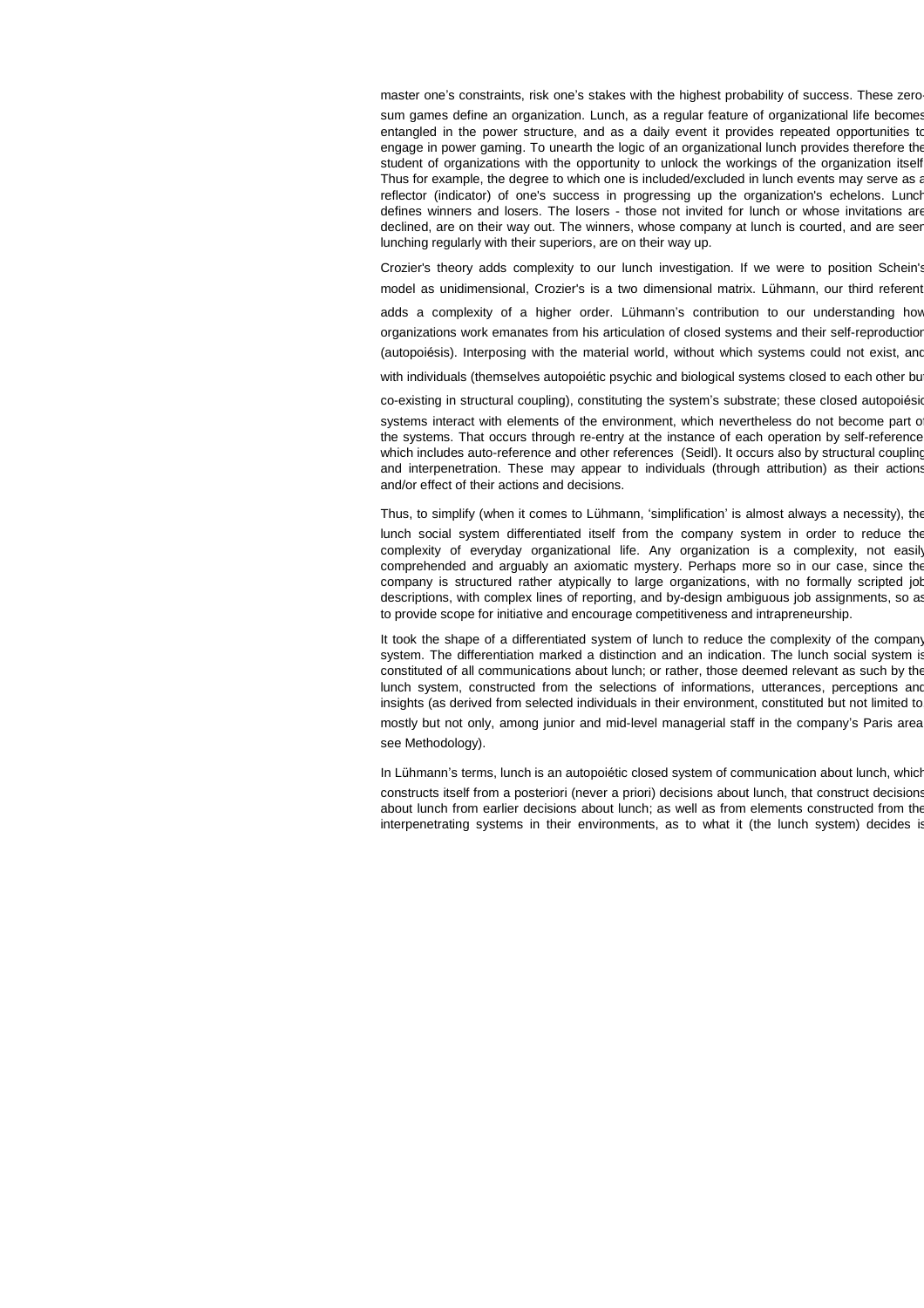relevant to lunch. Decisions such as who lunches regularly, who does not voluntarily lunch, who is not invited to lunch, who invites whom, who accepts an invitation or declines - are building blocks in this communication system. So are decisions about lunch spaces, about food and drink choices, about lunch duration, etc…thus building expectations about behaviour into the system. Lunch must constantly perpetuate itself since its elements are temporalized events of communication that disappear as soon as the communication is received, opening the opportunity for another communication, ad infinitum. If and when communications about lunch stop, lunch will merge back into its environment (the company), even though people will, o course, continue to have lunch.

#### **METHODOLOGY**

We employ a three-pronged research strategy. First, we conducted a secondary data analysis of documentation aimed at validating the centrality of lunch in the company's culture. Second, we wished to learn about individuals' lunch strategies through interviews and diary monitoring o lunch appointments of a selected sample of volunteers. Third, through targeted participan observation we hoped to gain an insight into the venues, procedures and agents where the lunch activity unfolds.

## **Secondary data analysis**

The first objective was to validate our anecdotal evidence that lunch plays an important part in the company's culture. We obtained scripts from a large data base of middle to senior level executives in the company who underwent training. The scripts - individuals' reflections on how to succeed in the company were not framed about lunch behavior in any way. Using contents analysis we counted the number of times that lunch was mentioned in those scripts, and we found that about 20% of the data base contained reference to lunch. As an incidenta unobtrusive measure we believe that to be a significant validation on the presence of lunch in the company's executives everyday lives.

#### **Learning about individuals' habitual lunch behavior and lunch strategies**

Having gained the approval of the company's directorate, a senior HR executive agreed to act as our project coordinator, identifying 8 people in the company, men and women, who subsequently volunteered to take part in the study. All are senior executives (levels N-2 and N-3) of various functions, mostly with a long service in the company, aged 40-55. In addition we engaged 4 former students, men and women in their early 20s, mostly recent hires who have been working in the company for up to 2 years, employed at entry positions.

Participants were first interviewed about their career todate, and some of them completed a questionnaire that identified their career anchors. Then questions concentrated about their lunch behavior, perceptions and attitudes. Following the interview participants were asked to fill a weekly questionnaire online, about their weekly luncheons. Questions asked included who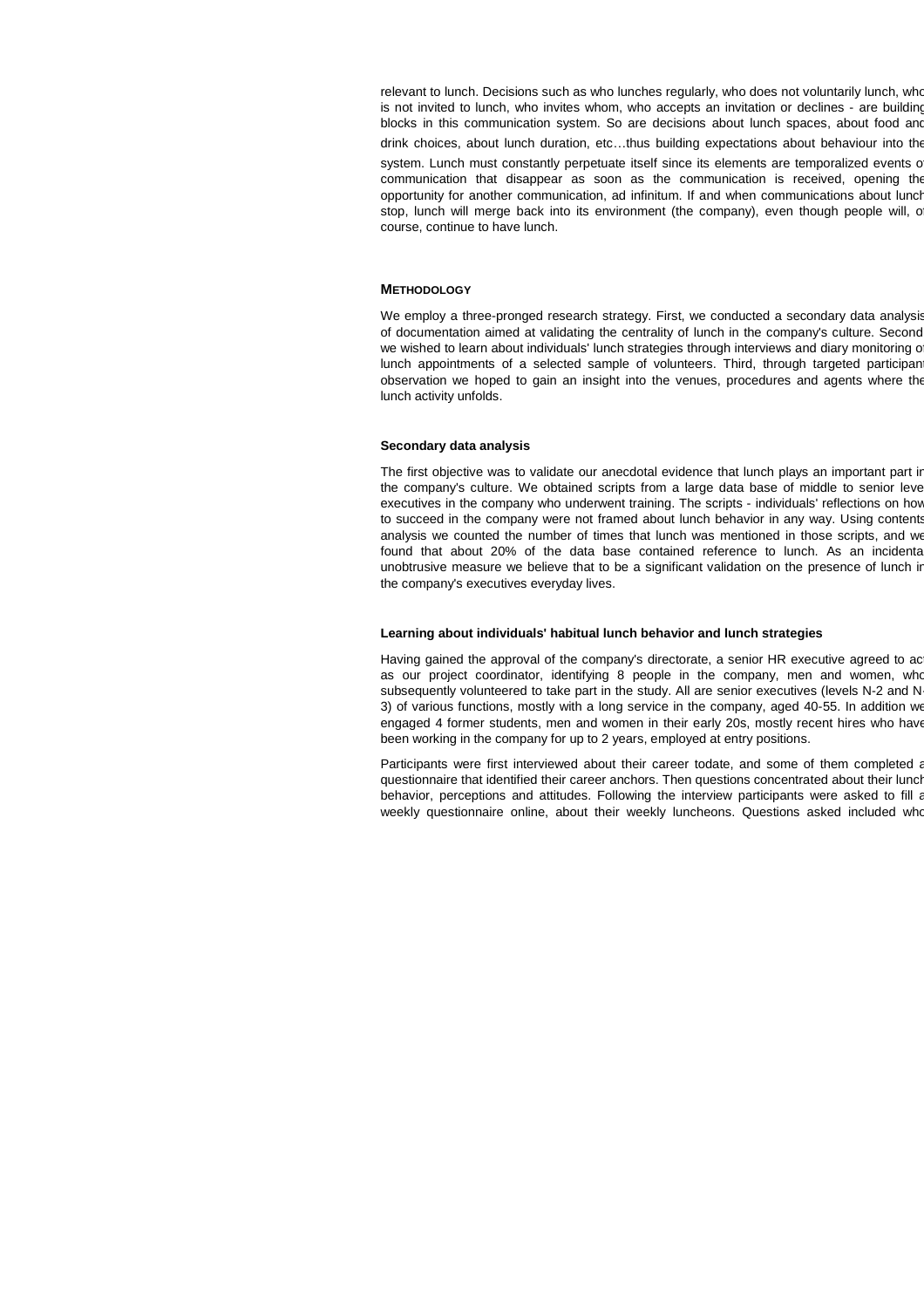initiated the lunch and who participated in it, what were its objectives (if any), where did the lunch take place and for how long, and what food and drink was consumed.

Every week participants underwent a brief telephone interview and were asked in detail about one of their past week's luncheons. Questions included specific expectations concerning the lunch, describing its atmosphere and context, details about the lunch invitation, role and position of the participants and what they expect will happen following the lunch. Other questions concerned their understanding of the normative conduct during lunch and incidental observations.

The qualitative data collected was analyzed with the help of a relevant software (QDA Miner) in order to categorize the emerging data in an inductive way. A tree structure thus emerged generating 5 principal categories: organizational culture, procedures, norms, individual strategies, utility.

# **Targeted participant observation**

Through invitations by the study participants and relevant others, the researchers were able to take part in a number of lunch events in three locations in the Paris region, including the company's headquarters, encompassing all three lunch venues (see following). Data was recorded as field notes immediately after the lunch has taken place, noting the spatial organization, atmosphere, conversation topics, food on display and consumed, and any relevant observations.

# **EMERGING FINDINGS**

# **Emerging categories**

#### **1. Spaces**

There are three principal spaces in which lunch and lunch related activities take place on company premises. There is the canteen - the principal space for lunching, which operates a cafeteria style selfservice. The canteen can accommodate....people seated around tables for two. These tables that can be put side by side to form larger tables. The canteen operates in two shifts...Meals are subsidized and paid by a personal lunch credit card, which can be toped up at designated machines. The canteen is replicated on all office premises of the company, worldwide.

Then there is the club - a senior managers restaurant of high refine (equivalent to a 2 Michelin sta restaurant?). It operates an advance reserve system and payment is made against one's dedicated budget. The club is replicated in major subsidiaries of the company.

Last, there is the cafétéria to where people retreat after lunch for a hot beverage, usually a coffee, served bar-style, and the etiquette is to sip it standing up.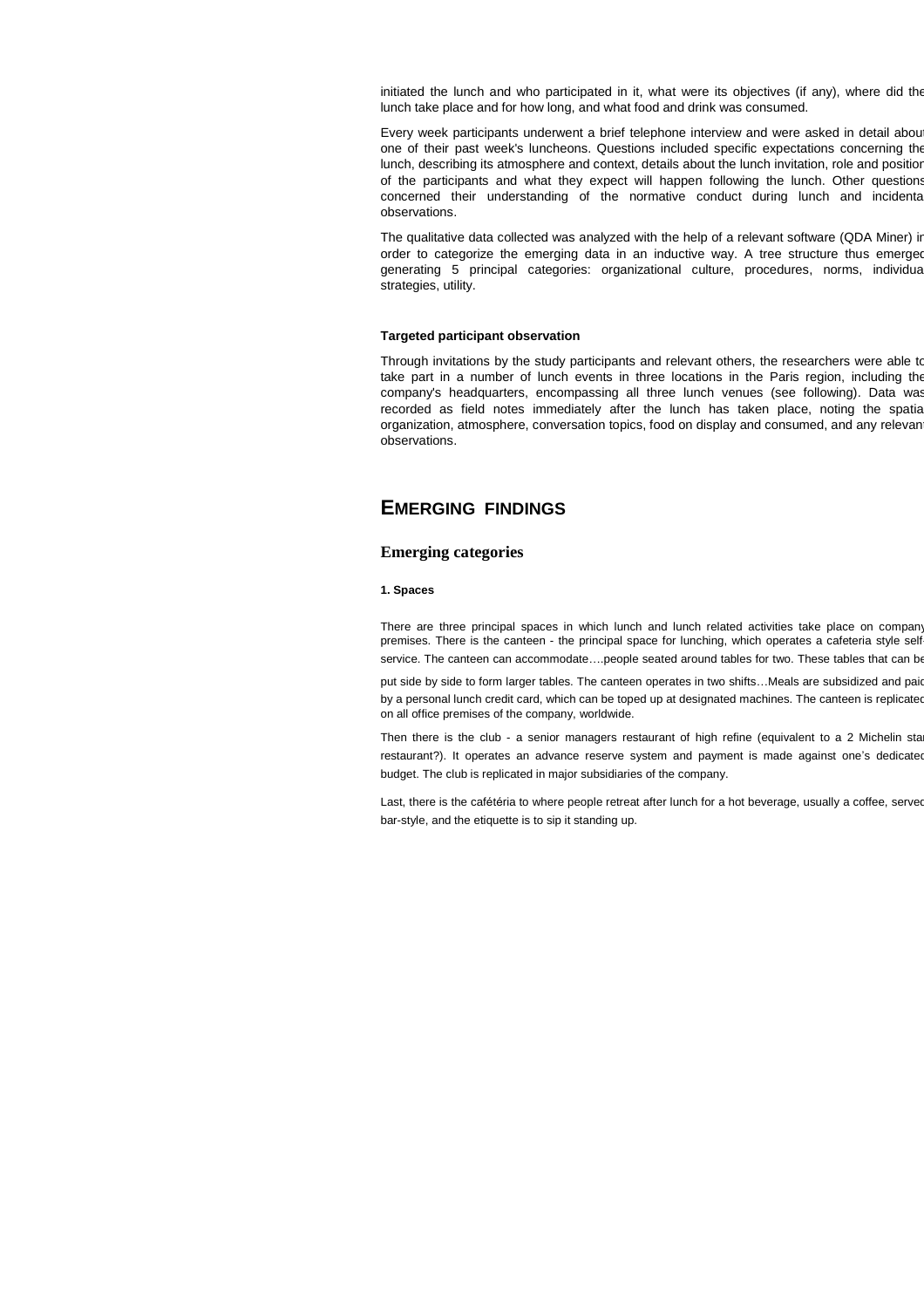## **2. Contents categories**



The qualitative data analysis of the weekly interviews suggest an initial organization of the data in 6 major categories.

#### Level 1: Basics

The first "basics" category gathers all the ideas that came up suggesting either materialistic or physical preoccupation, or the question of time. This first level is basic and concerns also information and observation. A limiting aspect can be found such as vigilance???. The quest fo repose for some is also to be found in opposition to the difficulty in revitalizing after long work hours. Numerous norms (what is right or wrong to do) can be found at that level.

# Level 2: Relational

This level gathers attitude, behaviors, values, action that deal with relational aspects and networking. It is one of the most prolific themes generated.

## Level 3: Productivity

The lunch provides also an occasion and opportunity to engage in work related productive activities. Emerging themes include careers, political games, problem solving etc. The possibility to show up and meet relevant persons can help in getting job related things done, and on a wider note, is highly relevant to career improvement.

#### Level 4: Transformation

This level is connected with a mental orientation; lunch provides an additional perspective due to the possibility of exploration, mental activity such as decoding events and in-depth reflection thus it serves more than a 'mechanical' activity of food intake and as a consequence it offers a space for transformation, aiding in the building of an evolving community.

### Level 5: Cohesion????

This levels concerns internal cohesion and the quality that people develop to ensure this such as benevolence and transparency. This supposes a spiritual orientation that helps to transcend the self enhancement towards a concern for others. Only 3 ideas were mentioned.

## Level 6: Partnership????

This level deals with a concern with people who are not directly connected or with the symbolic part played by lunch like the celebration.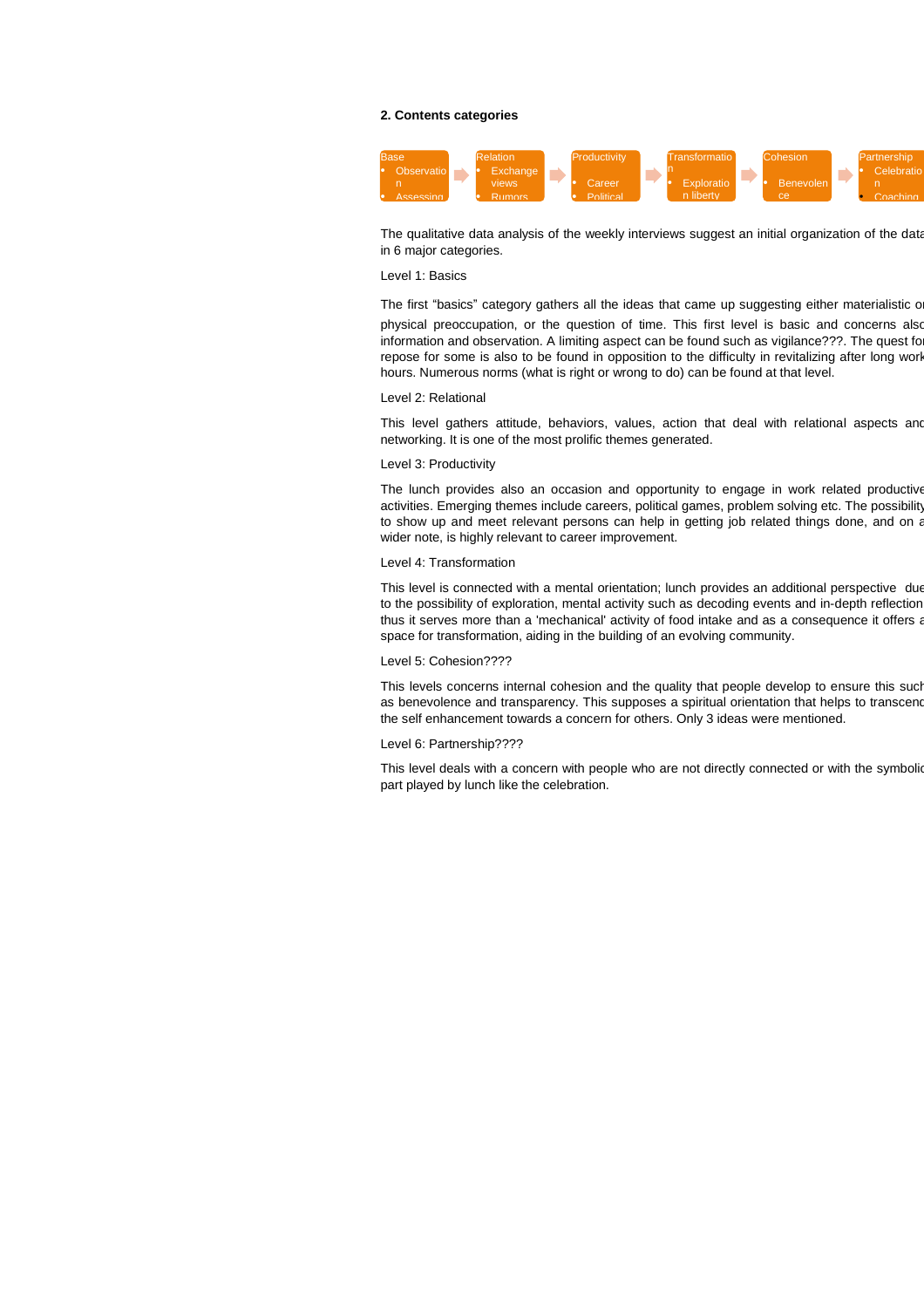# Kate's case

Kate was hired recently; she worked for 25 years in a close sector for a company which at the beginning was similar to the company's values currently. She lives a big cultural change, and notes the importance given to lunch and the cafeteria in the culture of this new company.

The people here have not experienced any merger, they benefit from a pure culture, withou mixing. People are proud of their corporate culture. This culture is made of flexibility.

With regard to career anchors, Kate has the following anchor: technique and challenges.

Lunch is a time that can be used to many aims:

• show that we accept the rule of the game "to have lunch at least with another person"

• establish links with people who are in charge of strategic responsibility for the position you hold,

• coach people that you protect,

• monitor the missteps of the new to help them readjust in a better integration into the business.

Generally regarding the invitations, she makes a list to her assistant of 15 people around with whom she wants to have lunch, for a fortnight. On this list of 15 people, some come up regularly. Her Assistant checks their availability and sends invitations on her behalf to the person on an Outlook agenda.

"Among the 15 people there are 3 targets:

1. my 5 counterparts which constitute the Managing Committee of my boss, that is, people of the same hierarchical level as me;

2 my direct collaborators (I meet them regularly and therefore less frequently at lunch)

3 « maintenance of my network of direct business"

Lunch is also a continuation of the work, and even if the interaction is more relaxed and more informal, there is a need for concentration:

"Just now I go down to lunch with one of my assistants, we'll talk about work, plenty of subjects, and I must remain concentrated, it is almost a working meeting."

## Artemisia's case

Artemisia is a former student, now a graduate of Master 2 HR responsible for training. She has as career's anchor: autonomy and a intermediate seniority (7 years of experience in this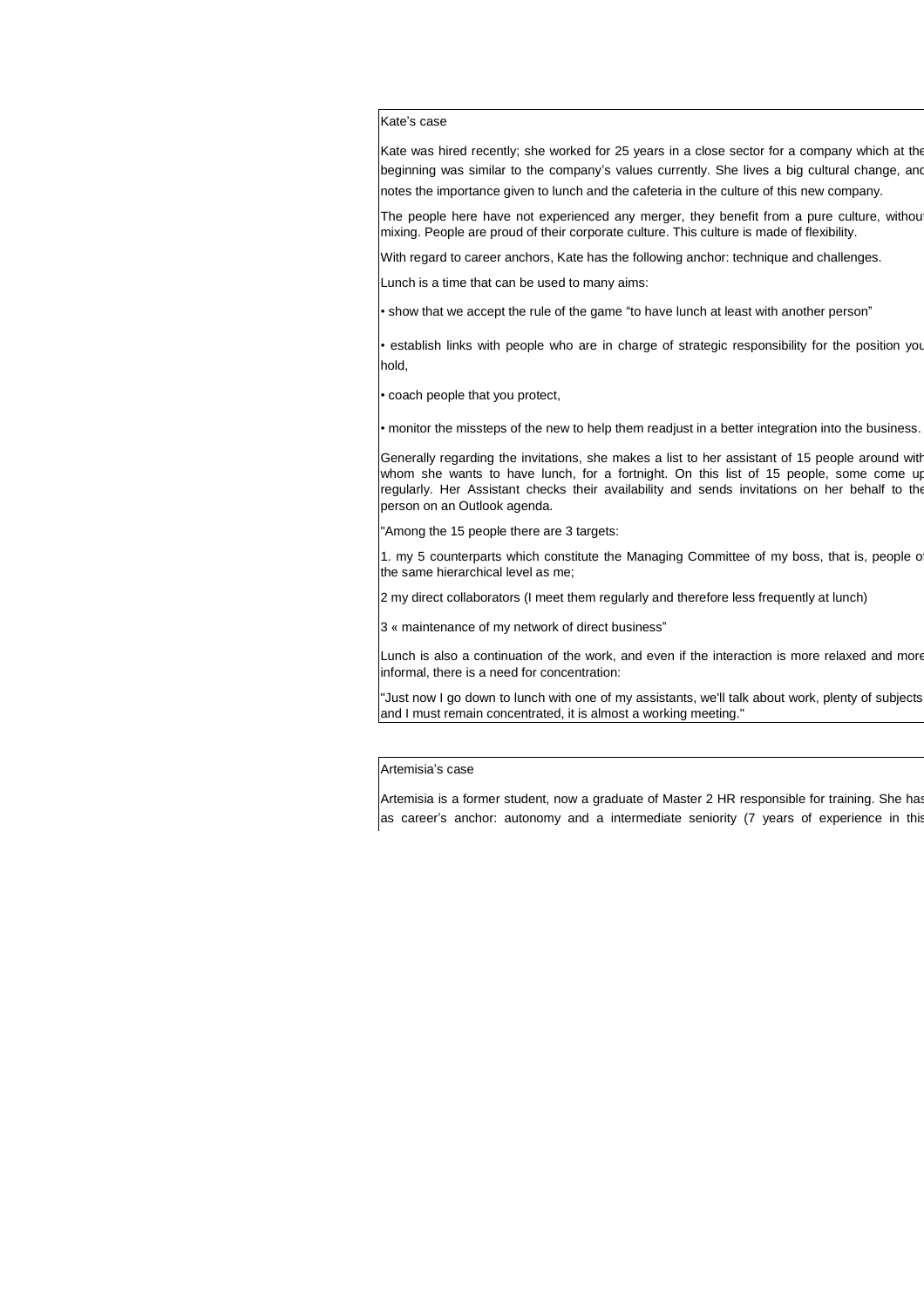company). Her profession led her to systematically meet the newcomers. She monitors their successful integration. When she organized a lunch, she meets people in the corridors, or no far from her office which is a place of passage. She made them in advance a proposal. Then only if the person agrees, she shall proceed to the invitation. She books her lunches usually one or two months in advance because her schedule is filled until then.

The company culture is not obvious to understand for the newcomers who are subject to continuous judgments, to a kind of confrontation. Therefore to help them to decode the culture she advises the newcomers on the points to which attention must be paid.

The company focuses on the oral dimension, and communication is a true issue "during any contact, coffee, presentation, lunch, everyone is trying to judge us".

Artemisia is able to observe the mapping of those who eat breakfast together and to detect i certain matches are likely to have a careerist object: get mobility for a junior marketing produc manager to a Latin American country.

"Lunch is like a very sharp assessment, we will be able to observe the person from anothe cultural and personal angle; It is possible to provoke discussions where people can be a little uncomfortable to know how they will react even though it is a time when it is normally relaxed. »

Activity during lunches and very often also during coffee is sometimes more significant of the actual place of the decision that the official meetings.

"People spend a lot of time in meetings. In 60-70% of cases, decisions are not made at the meetings but by two people who meet quietly in the cafe or in a hallway quickly; then we arrive at a meeting knowing already what will happen because the decision was made in a momen that is not official."

## **1. DIFFERENT LUNCH STRATEGIES**

#### **1. Lunch as repose**

Julia, a HR manager, spent all her career in the company, where she reached a senior position in a relatively young age.

Julia enjoys her lunch breaks. For her the 'break' is important. She likes the opportunity to relax and meet people to talk about things other than work. She doe not appreciate it when colleagues drag her into work conversations, whether personal or professional.

Julia regrets those times she misses the lunch break, because time shortage compels her to take a tray to her office and eat on her own while completing reports or finalizing a presentation.

#### **1. Lunch as strategy**

Michel is a senior logistics director, who has held important positions in different geographies. He is entitled to lunch at the club and has a dedicated budget for that purpose.